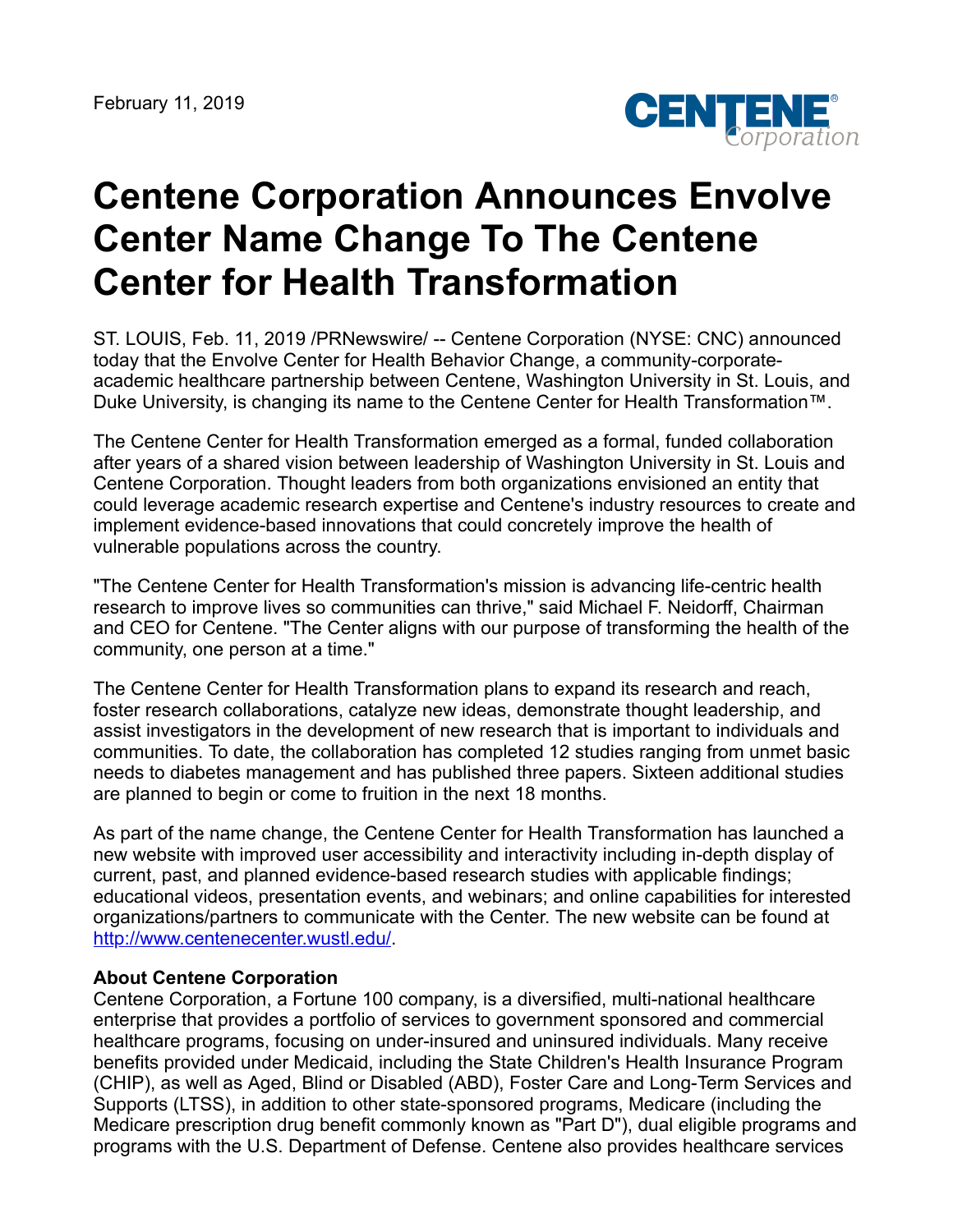to groups and individuals delivered through commercial health plans. Centene operates local health plans and offers a range of health insurance solutions. It also contracts with other healthcare and commercial organizations to provide specialty services including behavioral health management, care management software, correctional healthcare services, dental benefits management, commercial programs, home-based primary care services, life and health management, vision benefits management, pharmacy benefits management, specialty pharmacy and telehealth services.

Centene uses its investor relations website to publish important information about the Company, including information that may be deemed material to investors. Financial and other information about Centene is routinely posted and is accessible on Centene's investor relations website, <http://www.centene.com/investors>.

### **About the Centene Center for Health Transformation™**

The Centene Center for Health Transformation is a partnership between Washington University in St. Louis, The Center for Advanced Hindsight at Duke University and Centene Corporation. The Centene Center advances life-centric health research to improve lives so that communities can thrive.

## **About the Brown School at Washington University in St. Louis**

The George Warren Brown School of Social Work at Washington University in St. Louis creates positive social change through its path-breaking research and educational excellence. The Brown School offers doctoral, Master of Social Work, and Master of Public Health degrees, and its MSW program is ranked number one in the country by *U.S. News and World Report.* The School's international community of faculty, students and graduates works throughout St. Louis, across the country and worldwide to apply new knowledge and use the best available evidence to impact policy, practice and service delivery. The School is also home to 13 research centers and applied programs. For more information, visit [brownschool.wustl.edu.](http://brownschool.wustl.edu/Pages/Home.aspx)

## **About Duke University's Center for Advanced Hindsight**

The Center for Advanced Hindsight (CAH) at Duke University seeks to apply evidence based behavioral insights to real world problems and rigorously test their impact. The CAH team has vast experience in designing and implementing interventions that draw on behavioral economics to produce positive changes in consumer financial and health behaviors, including those related to medication adherence, exercise, nutrition and health policy. A core focus of CAH is the dissemination of science to the greater public and translation of research findings into practice.

## **Forward-Looking Statements**

*All statements, other than statements of current or historical fact, contained in this press release are forward-looking statements. Without limiting the foregoing, forward-looking statements often use words such as "believe," "anticipate," "plan," "expect," "estimate," "intend," "seek," "target," "goal," "may," "will," "would," "could," "should," "can," "continue" and other similar words or expressions (and the negative thereof). Centene (the Company, our, or we) intends such forward-looking statements to be covered by the safe-harbor provisions for forward-looking statements contained in the Private Securities Litigation Reform Act of 1995, and we are including this statement for purposes of complying with these safe-harbor provisions. In particular, these statements include, without limitation, statements about our future operating or financial performance, market opportunity, growth strategy, competition, expected activities in completed and future acquisitions, including statements about the impact of our recent acquisition (Fidelis Care Acquisition) of*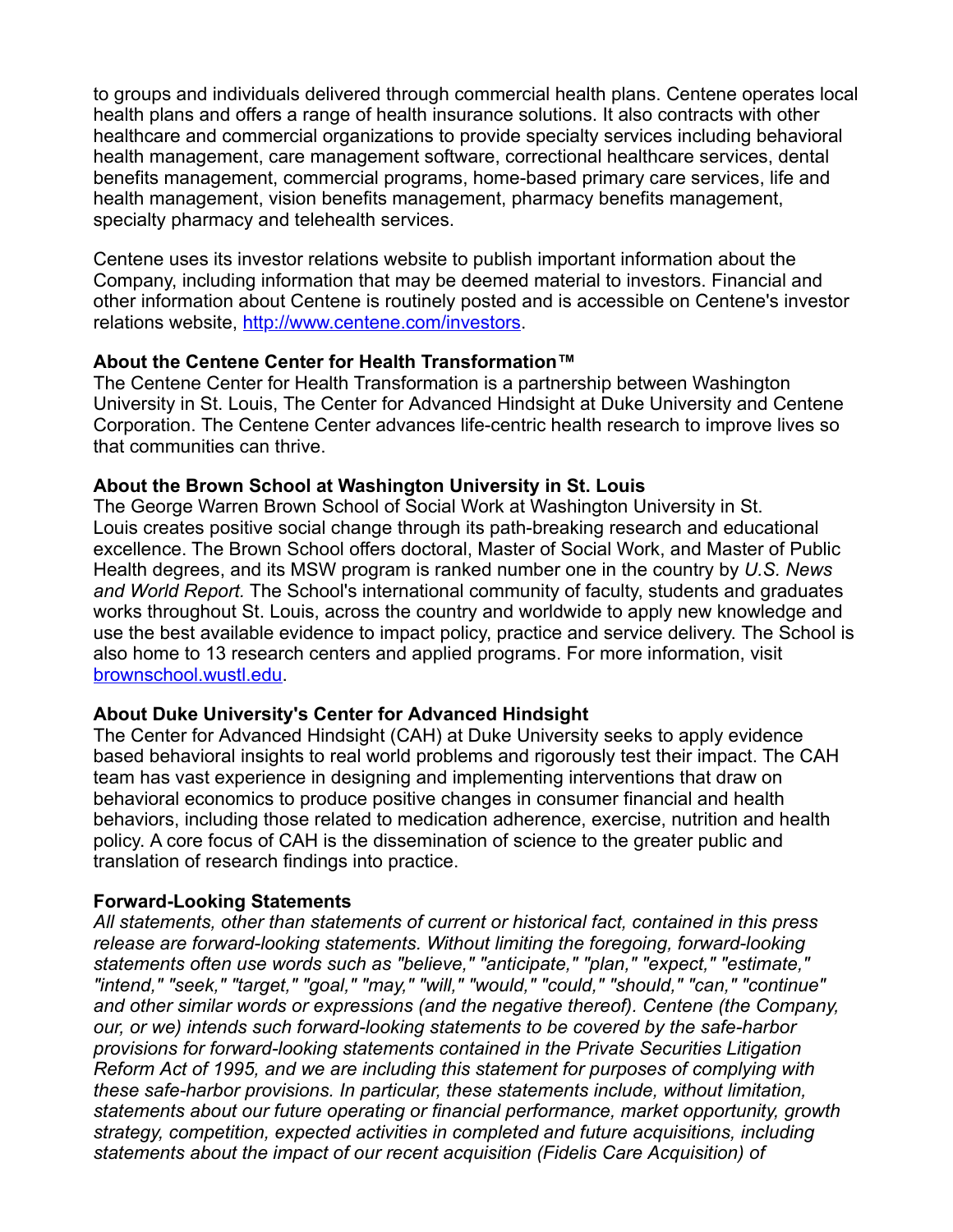*substantially all the assets of New York State Catholic Health Plan, Inc., d/b/a Fidelis Care New York (Fidelis Care). These forward-looking statements reflect our current views with respect to future events and are based on numerous assumptions and assessments made by us in light of our experience and perception of historical trends, current conditions, business strategies, operating environments, future developments and other factors we believe appropriate. By their nature, forward-looking statements involve known and unknown risks and uncertainties and are subject to change because they relate to events and depend on circumstances that will occur in the future, including economic, regulatory, competitive and other factors that may cause our or our industry's actual results, levels of activity, performance or achievements to be materially different from any future results, levels of activity, performance or achievements expressed or implied by these forward-looking statements. These statements are not guarantees of future performance and are subject to risks, uncertainties and assumptions. All forward-looking statements included in this press release are based on information available to us on the date hereof. Except as may be otherwise required by law, we undertake no obligation to update or revise the forwardlooking statements included in this press release, whether as a result of new information, future events or otherwise, after the date hereof. You should not place undue reliance on any forward-looking statements, as actual results may differ materially from projections, estimates, or other forward-looking statements due to a variety of important factors, variables and events including but not limited to: our ability to accurately predict and effectively manage health benefits and other operating expenses and reserves; competition; membership and revenue declines or unexpected trends; changes in healthcare practices, new technologies, and advances in medicine; increased healthcare costs; changes in economic, political or market conditions; changes in federal or state laws or regulations, including changes with respect to income tax reform or government healthcare programs as well as changes with respect to the Patient Protection and Affordable Care Act and the Health Care and Education Affordability Reconciliation Act , collectively referred to as the Affordable Care Act (ACA) and any regulations enacted thereunder that may result from changing political conditions or judicial actions, including the ultimate outcome of the District Court decision in "Texas v. United States of America" regarding the constitutionality of the ACA; rate cuts or other payment reductions or delays by governmental payors and other risks and uncertainties affecting our government businesses; our ability to adequately price products on federally facilitated and state-based Health Insurance Marketplaces; tax matters; disasters or major epidemics; the outcome of legal and regulatory proceedings; changes in expected contract start dates; provider, state, federal and other contract changes and timing of regulatory approval of contracts; the expiration, suspension, or termination of our contracts with federal or state governments (including but not limited to Medicaid, Medicare, TRICARE or other customers); the difficulty of predicting the timing or outcome of pending or future litigation or government investigations; challenges to our contract awards; cyber-attacks or other privacy or data security incidents; the possibility that the expected synergies and value creation from acquired businesses, including, without limitation, the Fidelis Care Acquisition, will not be realized, or will not be realized within the expected time period; the exertion of management's time and our resources, and other expenses incurred and business changes required in connection with complying with the undertakings in connection with any regulatory, governmental or third party consents or approvals for acquisitions, including the Fidelis Care Acquisition; disruption caused by significant completed and pending acquisitions, including, among others, the Fidelis Care Acquisition, making it more difficult to maintain business and operational relationships; the risk that unexpected costs will be incurred in connection with the completion and/or integration of acquisition transactions, including, among others, the Fidelis Care Acquisition; changes in expected closing dates, estimated purchase price and accretion for acquisitions; the risk that acquired businesses,*